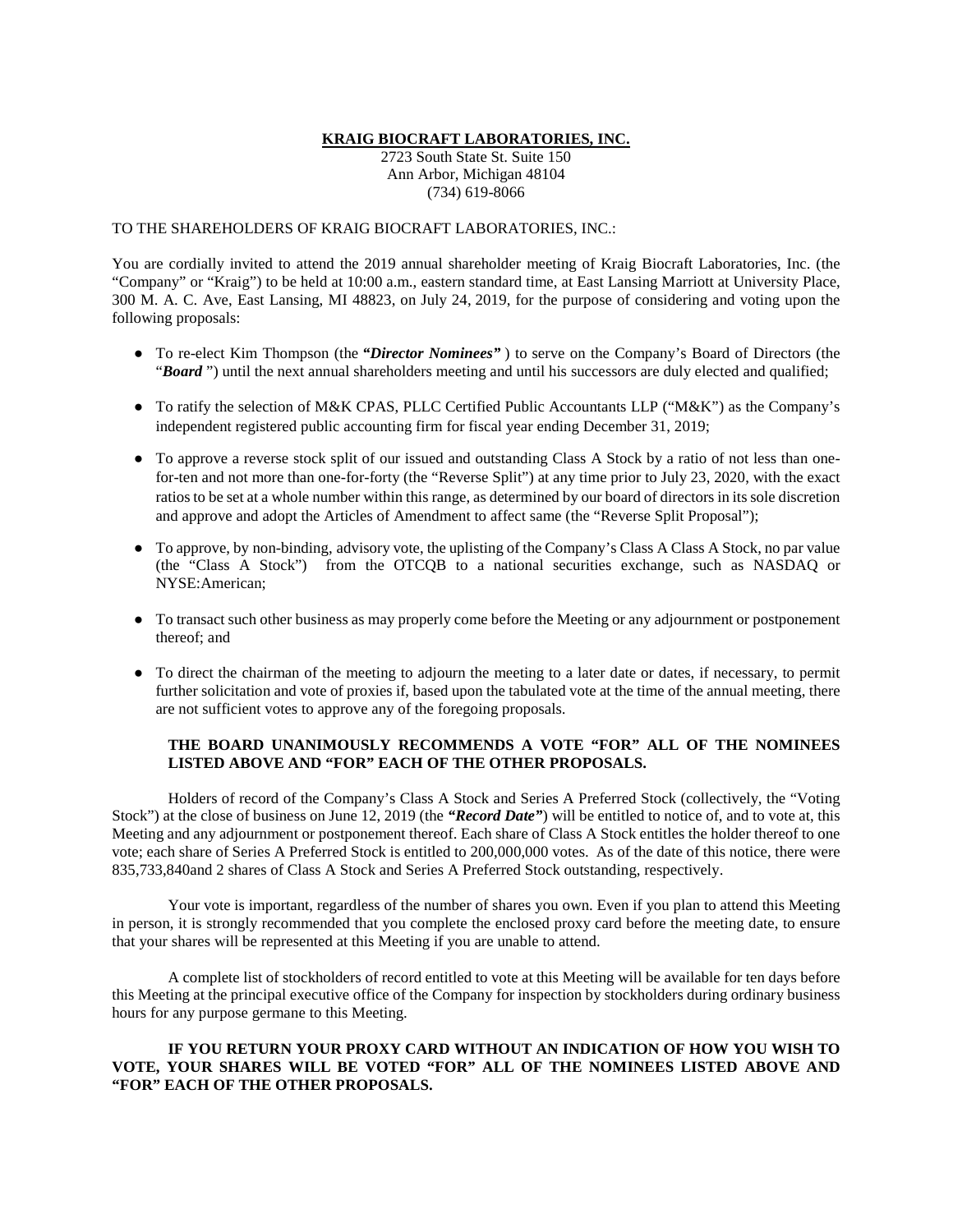A quorum of stockholders is necessary to hold a valid meeting. A quorum will be present at the meeting if a majority of the Class A Stock and Series A Preferred Stock outstanding and entitled to vote at the Meeting is represented in person or by proxy. Abstentions and broker non-votes *(i.e.* shares held by brokers on behalf of their customers, which may not be voted on certain matters because the brokers have not received specific voting instructions from their customers with respect to such matters) will be counted solely for the purpose of determining whether a quorum is present at the Meeting.

We are providing this notice and the accompanying proxy card to our shareholders in connection with the solicitation of proxies to be voted at the annual meeting and at any adjournments or postponements of the annual meeting.

**Whether or not you plan to attend the annual meeting, we urge you to read this notice carefully and to vote your shares. Your vote is very important.** If you are a registered shareholder, please vote your shares as soon as possible by completing, signing, dating and returning the enclosed proxy card in the postage-paid envelope provided. If you hold your shares in "street name" through a bank, broker or other nominee, you will need to follow the instructions provided to you by your bank, broker or other nominee to ensure that your shares are represented and voted at the annual meeting. If you sign, date and return your proxy card without indicating how you wish to vote, your proxy will be voted FOR each of the proposals to be considered at the annual meeting.

I want to thank all of our shareholders as we look forward to what we believe will be an exciting future for our business.

Dated: June 25, 2019

Sincerely,

/s/ *Kim Thompson*

Kim Thompson President, CEO, CFO and Director

NEITHER THE U.S. SECURITIES AND EXCHANGE COMMISSION NOR ANY U. S. STATE SECURITIES REGULATORY AGENCY HAS APPROVED OR DISAPPROVED THE TRANSACTIONS DESCRIBED IN THE ACCOMPANYING NOTICE OR PASSED UPON THEIR MERITS OR FAIRNESS, OR PASSED UPON THE ADEQUACY OR ACCURACY OF THE DISCLOSURE IN THE NOTICE. ANY REPRESENTATION TO THE CONTRARY IS A CRIMINAL OFFENSE.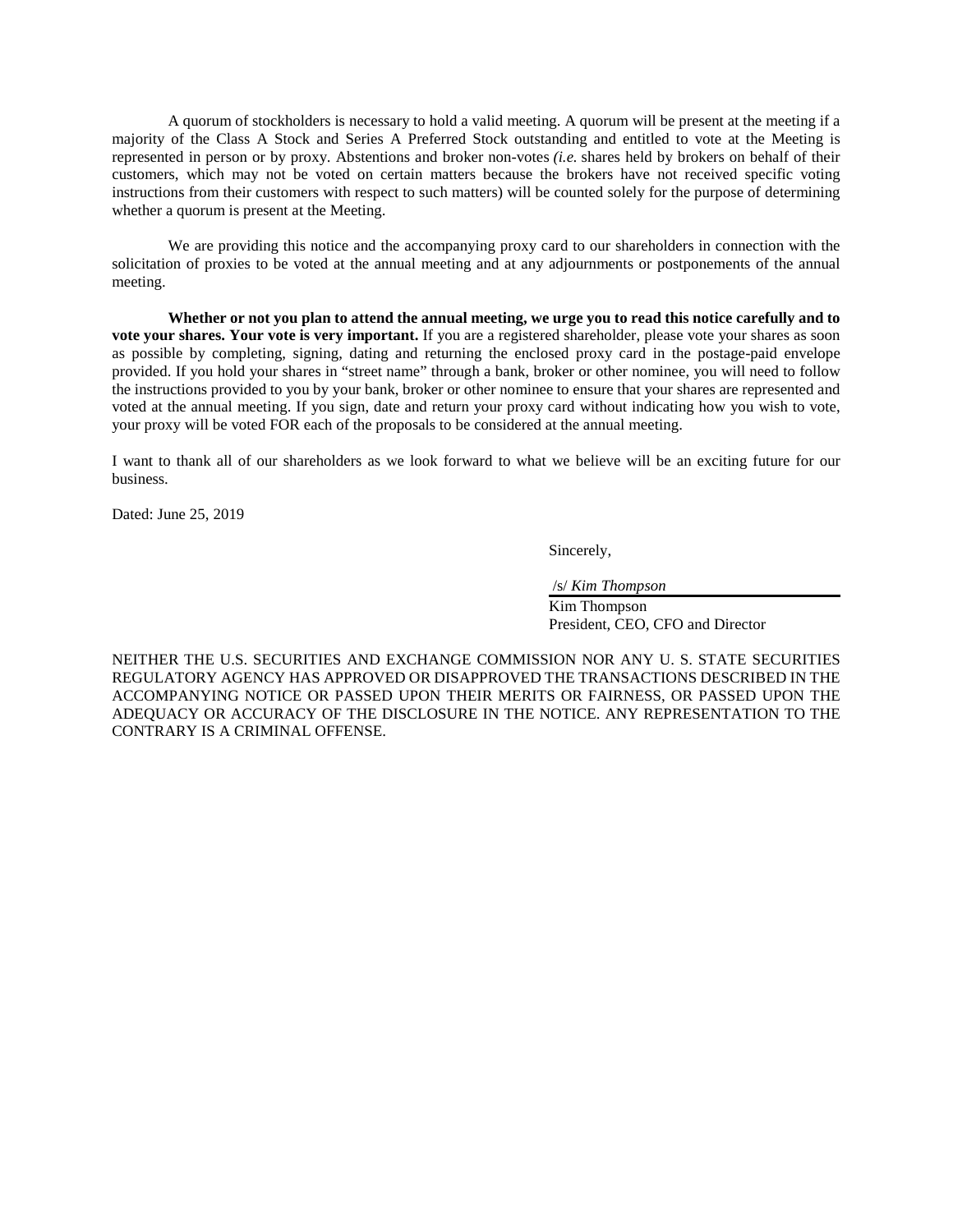#### **QUESTIONS AND ANSWERS ABOUT THIS NOTICE**

### **Why am I receiving this notice?**

This notice provides some details about the proposals on which our Board would like you, as a stockholder, to vote at the Meeting, which will take place at 10:00 a.m., eastern standard time, at East Lansing Marriott at University Place, 300 M. A. C. Ave, East Lansing, MI 48823, on July 24, 2019.

Stockholders are being asked to consider and vote upon proposals to: (i) elect the Director Nominees to the Board to serve one-year terms, (ii) ratify the selection of M&K as our independent registered public accounting firm for 2019, (iii) approve a reverse stock split of our issued and outstanding Class A Stock by a ratio of not less than onefor-ten and not more than one-for-forty (the "Reverse Split") at any time prior to July 23, 2020, with the exact ratios to be set at a whole number within this range, as determined by our board of directors in its sole discretion and approve and adopt the Articles of Amendment to the Company's Articles of Incorporation to affect same (the "Reverse Split Proposal"), (iv) transact such other business as may properly come before the Meeting or any adjournment or postponement thereof and (v) direct the chairman of the meeting to adjourn the meeting to a later date or dates, if necessary, to permit further solicitation and vote of proxies if, based upon the tabulated vote at the time of the annual meeting, there are not sufficient votes to approve any of the foregoing proposals. You are also being asked about an advisory vote regarding the uplisting of the Company's Class A Stock to a national securities exchange.

This notice also gives you information on the proposals so that you can make an informed decision. You should read it carefully. **Your vote is important.** You are encouraged to submit your proxy card as soon as possible after carefully reviewing this proxy statement.

In this notice, we refer to Kraig Biocraft Laboratories, Inc. as the "Company", "Kraig," "we", "us" or "our."

#### **Who can vote at this Meeting?**

Stockholders who owned shares of our Class A Stock and Series A Preferred Stock at the close of business on June 12, 2019 (the *"Record Date"*) may attend and vote at this Meeting. There were 835,733,840 and 2 shares of Class A Stock and Series A Preferred Stock outstanding, respectively on the Record Date. Each share of Class A Stock entitles the holder thereof to one vote; each share of Series A Preferred Stock entitles the holder thereof to 200,000,000 votes. Information about the stockholdings of our directors, executive officers and significant stockholders is contained in Section 12. Security Ownership of Certain Beneficial Owners and Management and Related Stockholder Matters of our Annual Report on Form 10-K, which was filed with the Securities and Exchange Commission on March 29, 2019.

#### **What is the proxy card?**

The card enables you to appoint Kim Thompson as your representatives at this Meeting. By completing and returning the proxy card, you are authorizing these persons to vote your shares at this Meeting in accordance with your instructions on the proxy card. This way, your shares will be voted whether or not you attend this Meeting. Even if you plan to attend this Meeting, it is strongly recommended to complete and return your proxy card before this Meeting date just in case your plans change. If a proposal comes up for vote at this Meeting that is not on the proxy card, the proxies will vote your shares, under your proxy, according to their best judgment.

#### **How does the Board recommend that I vote?**

Our Board unanimously recommends that stockholders vote "FOR" each of the Director Nominees listed in proposal No. 1 and "FOR" each of the other proposals.

### **What is the difference between holding shares as a stockholder of record and as a beneficial owner?**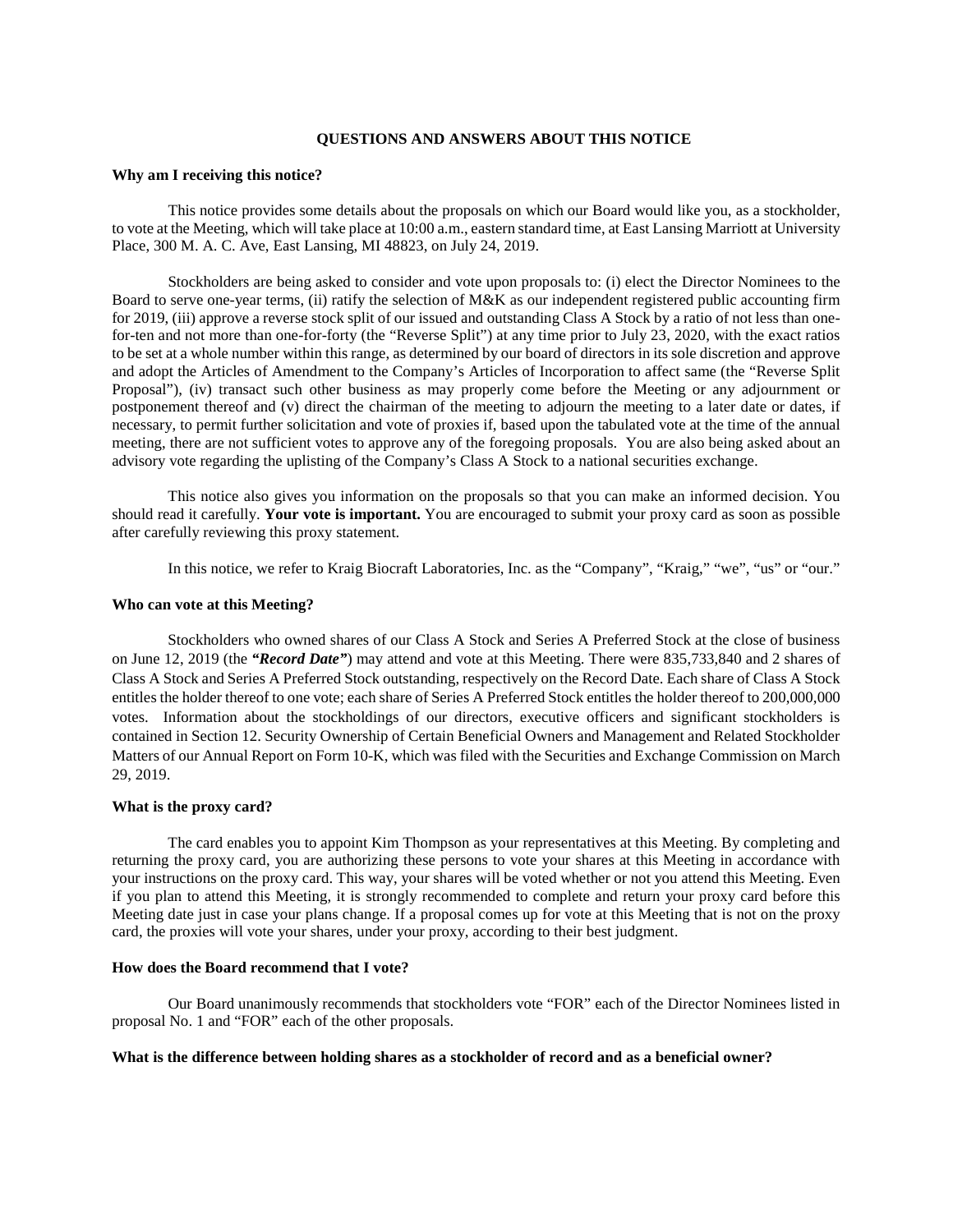Certain of our stockholders hold their shares in an account at a brokerage firm, bank or other nominee holder, rather than holding share certificates in their own name. As summarized below, there are some distinctions between shares held of record and those owned beneficially.

# *Stockholder of Record/Registered Stockholders*

If, on the Record Date, your shares were registered directly in your name with our transfer agent, Olde Monmouth Stock Transfer Co., you are a "stockholder of record" who may vote at the Meeting, and we are sending these proxy materials directly to you. As the stockholder of record, you have the right to direct the voting of your shares by returning the enclosed proxy card to us or to vote in person at the Meeting. Whether or not you plan to attend the Meeting, please complete, date and sign the enclosed proxy card to ensure that your vote is counted.

# *Beneficial Owner*

If, on the Record Date, your shares were held in an account at a brokerage firm or at a bank or other nominee holder, you are considered the beneficial owner of shares held "in street name," and these proxy materials are being forwarded to you by your broker or nominee who is considered the stockholder of record for purposes of voting at the Meeting. As the beneficial owner, you have the right to direct your broker on how to vote your shares and to attend the Meeting. However, since you are not the stockholder of record, you may not vote these shares in person at the Meeting unless you receive a valid proxy from your brokerage firm, bank or other nominee holder. To obtain a valid proxy, you must make an annual request of your brokerage firm, bank or other nominee holder. If you do not make this request, you can still vote by using the voting instruction card enclosed with this proxy statement; however, you will not be able to vote in person at the Meeting.

# **How do I vote?**

If you were a stockholder of record of the Class A Stock or Series A Preferred Stock on the Record Date, you may vote in person at the Meeting or by submitting a proxy. Each share of Class A Stock entitles the holder thereof to one vote and each share of Series A Preferred Stock entitles the holder thereof to 200,000,000 votes, in each case, on the applicable proposals.

- (1) **You may submit your proxy by mail.** You may submit your proxy by mail by completing, signing and dating your proxy card and returning it in the enclosed, postage-paid and addressed envelope. If we receive your proxy card prior to this Meeting and if you mark your voting instructions on the proxy card, your shares will be voted:
	- as you instruct, and
	- according to the best judgment of the proxies if a proposal comes up for a vote at this Meeting that is not on the proxy card.
	- (a) We encourage you to examine your proxy card closely to make sure you are voting all of your shares in the Company.
	- *(b) If you return a signed card, but do not provide voting instructions, your shares will be voted:*
		- **FOR** each nominee for director;
		- **FOR** the selection of M&K as our independent registered public accounting firm for year ending December 31, 2019;
		- **FOR** the approval of the Reverse Split Proposal, which includes an amendment to the Articles of Incorporation;
		- **FOR** the uplisting of our Class A Stock to a national securities exchange;
		- **FOR** the transaction of other business that may properly come before the Meeting or any adjournment or postponement thereof;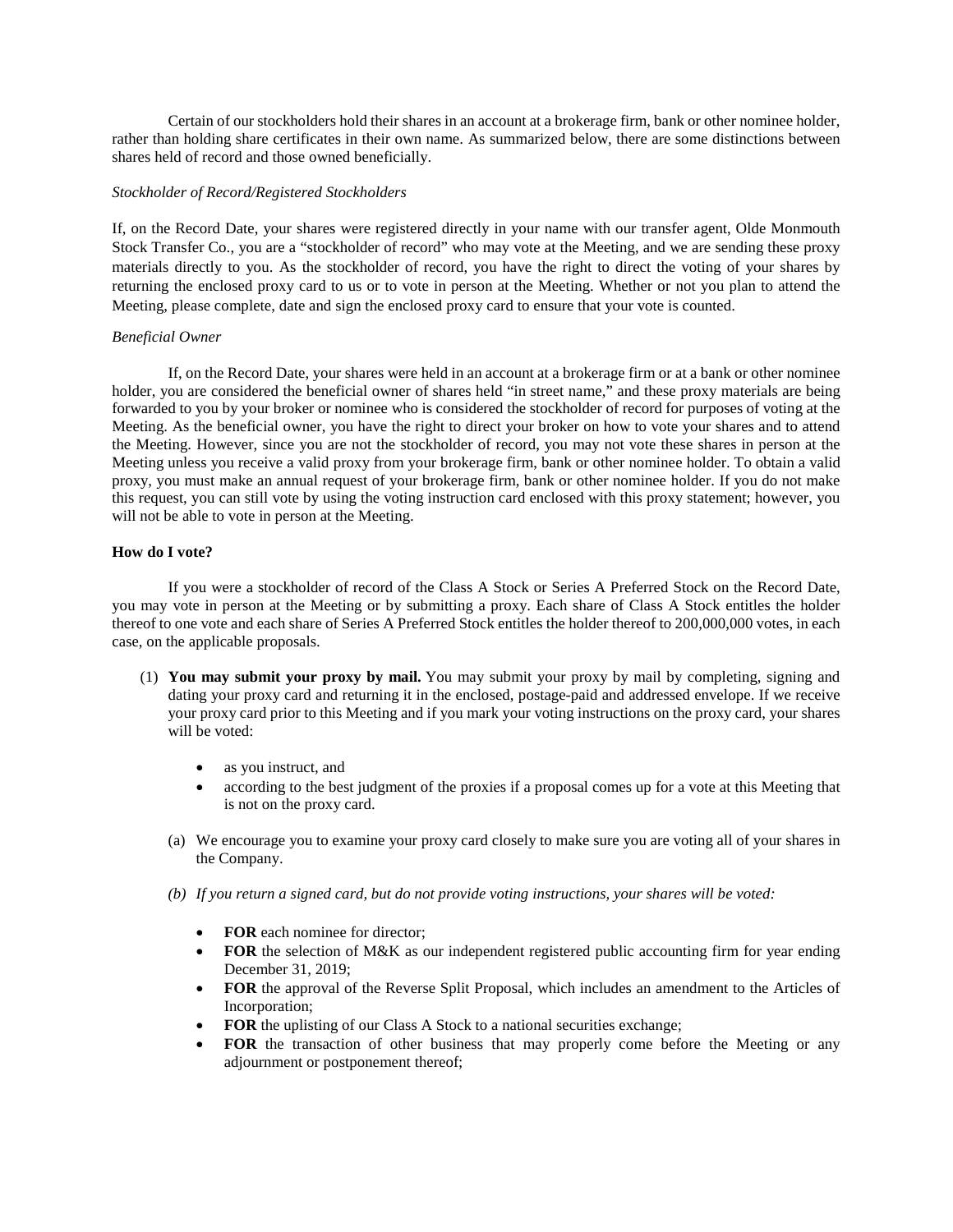- **FOR** the chairman of the meeting to adjourn the meeting to a later date or dates, if necessary, to permit further solicitation and vote of proxies if, based upon the tabulated vote at the time of the annual meeting, there are not sufficient votes to approve any of the foregoing proposals;
- According to the best judgment of Mr. Thompson if a proposal comes up for a vote at the Meeting that is not on the proxy card.
- (2) **You may vote in person at the Meeting**. We will pass out written ballots to any stockholder of record who wants to vote at the Meeting.

### **What will happen if stockholders do not approve the uplisting of the Class A Stock at the Annual Meeting?**

Approval of the uplisting of the Class A Stock is not a condition to uplisting the Class A Stock. The vote with respect to such proposal is an advisory vote and will not be binding on the Company. If the Board and Management determine that uplisting the Class A Stock is in the Company and shareholders' best interest, it will attempt to uplist the Class A Stock even if the Company's stockholders fail to approve the proposal to uplist the Class A Stock.

## **If I plan on attending the Meeting, should I return my proxy card?**

Yes. Whether or not you plan to attend the Meeting, after carefully reading and considering the information contained in this notice, please complete and sign your proxy card. Then return the proxy card in the pre-addressed, postage-paid envelope provided herewith as soon as possible so your shares may be represented at the Meeting.

### **May I change my mind after I return my proxy?**

Yes. You may revoke your proxy and change your vote at any time before the polls close at this Meeting. You may do this by:

- ●sending a written notice to the Secretary of the Company at the Company's executive offices stating that you would like to revoke your proxy of a particular date;
- ●signing another proxy card with a later date and returning it to the Secretary before the polls close at this Meeting; or
- ●attending this Meeting and voting in person.

### **What does it mean if I receive more than one proxy card?**

You may have multiple accounts at the transfer agent and/or with brokerage firms. Please sign and return all proxy cards to ensure that all of your shares are voted.

# **What happens if I do not indicate how to vote my proxy?**

Signed and dated proxies received by the Company without an indication of how the stockholder desires to vote on a proposal will be voted in favor of each director and proposal presented to the stockholders.

## **Will my shares be voted if I do not sign and return my proxy card?**

If you do not sign and return your proxy card, your shares will not be voted unless you vote in person at this Meeting.

### **Is my vote kept confidential?**

Proxies, ballots and voting tabulations identifying stockholders are kept confidential and will not be disclosed, except as may be necessary to meet legal requirements.

# **Where do I find the voting results of this Meeting?**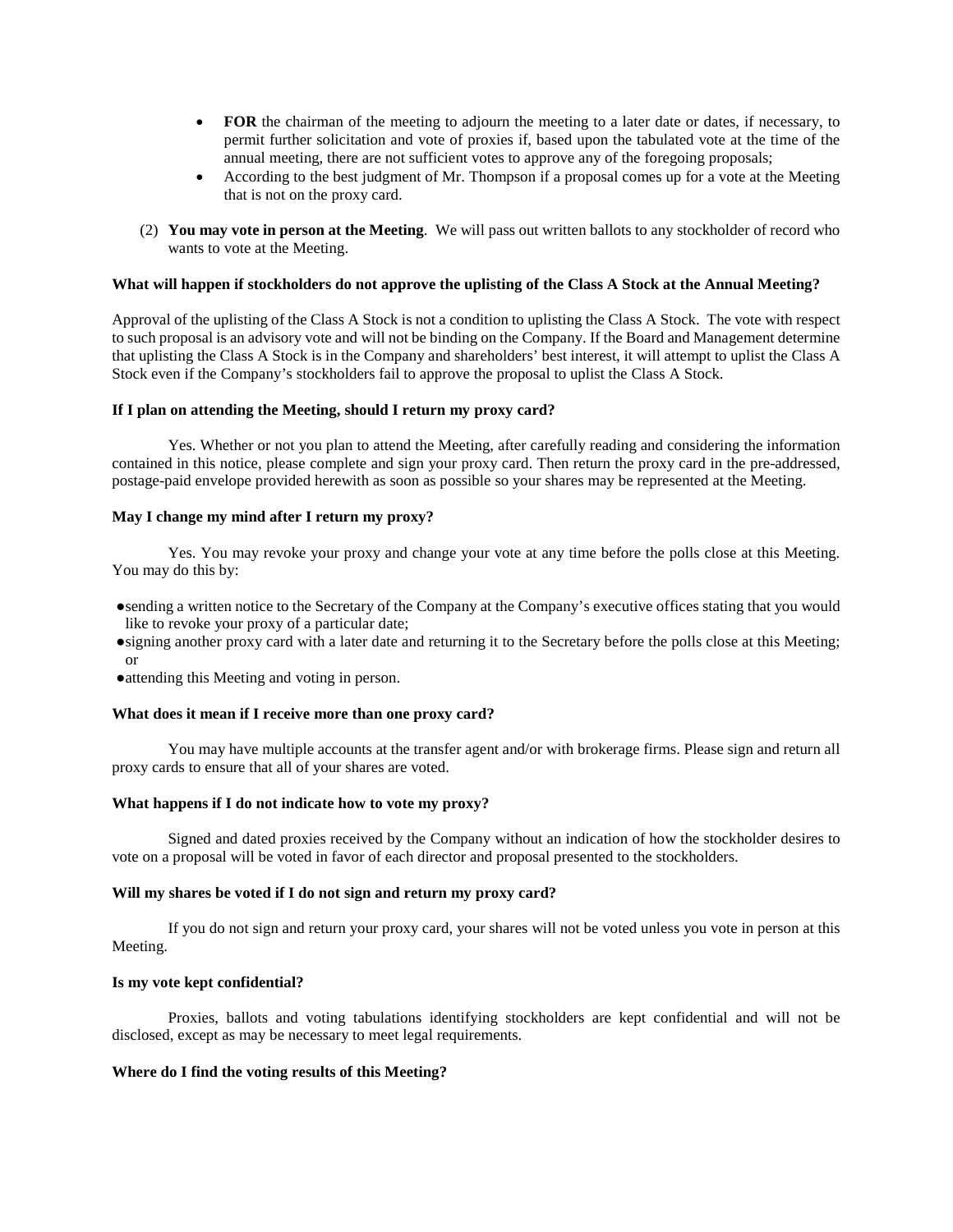We will announce voting results at this Meeting and also file a Current Report on Form 8-K with the Securities and Exchange Commission (the "**SEC**") reporting the voting results.

## **Who can help answer my questions?**

You can contact Jon Rice at Jon.Rice@kraiglabs.com or by sending a letter to the offices of the Company at 2723 S State Street Suite 150, Ann Arbor, MI 48104 with any questions about proposals described in this proxy statement or how to execute your vote.

#### **No Right of Appraisal**

None of Wyoming law, our Certificate of Incorporation or our Bylaws provides for appraisal or other similar rights for dissenting stockholders in connection with any of the proposals to be voted upon at this Meeting. Accordingly, our stockholders will have no right to dissent and obtain payment for their shares.

## **PROPOSAL NO. 1 — ELECTION OF DIRECTORS**

The nominees listed below have been nominated by the Nominating and Corporate Governance Committee and approved by our Board to stand for election as directors of the Company. Unless such authority is withheld, proxies will be voted for the election of the persons named below, each of whom has been designated as a nominee. If, for any reason, any nominee/director becomes unavailable for election, the proxies will be voted for such substitute nominee(s) as the Board may propose.

As discussed elsewhere in this notice, we are planning to submit an application to uplist our Class A Stock to a higher exchange in the near future. To that end, we are making some changes to our corporate structure to satisfy the related listing standards of such exchange. One such standard requires that we have a majority of independent directors, which means that we need to increase the size of our board and appoint independent directors. The Company's bylaws allow the sole director to fix the number of directors. The bylaws also state that newly created directorships resulting from any increase in the authorized number of directors may be filled by the sole director. As a result of these bylaws provisions, Mr. Thompson, as sole director shall expand the number of directorships and appoint such persons as he deems suitable for our board and that will help us to satisfy the listing standard requirements.

## **KIM THOMPSON**

Mr. Thompson was a founder of the California law firm of Ching & Thompson which was founded in 1997 where he focused primarily on commercial litigation. He has been a partner in the Illinois law firm of McJessy, Ching & Thompson since 2004 where he also emphasizes commercial and civil rights litigation. Mr. Thompson received his bachelor's degree in applied economics from James Madison College, Michigan State University, and his Juris Doctorate from the University of Michigan. He is the named inventor or co-inventor on a number of provisional patent applications including inventions relating to biotechnology and mechanics. Mr. Thompson is the inventor of the technology concept that lead to the forming of the Company. We believe that Mr. Thompson is well suited to serve as our director because of his knowledge of biotechnology, legal expertise and background in economics.

# **Vote Required**

Proposal No. 1 will be approved if a plurality of the total votes properly cast in person or by proxy at the Meeting by the holders of the Voting Stock vote "FOR" the proposal. Abstentions and broker non-votes will have no effect on the result of the vote.

# **PROPOSAL NO. 2 — RATIFICTION OF SELECTION OF INDEPENDENT REGISTRED PUBLIC ACCOUNTING FIRM**

The Audit Committee has selected M&K to serve as the independent registered public accounting firm of the Company for the fiscal year ending December 31, 2019.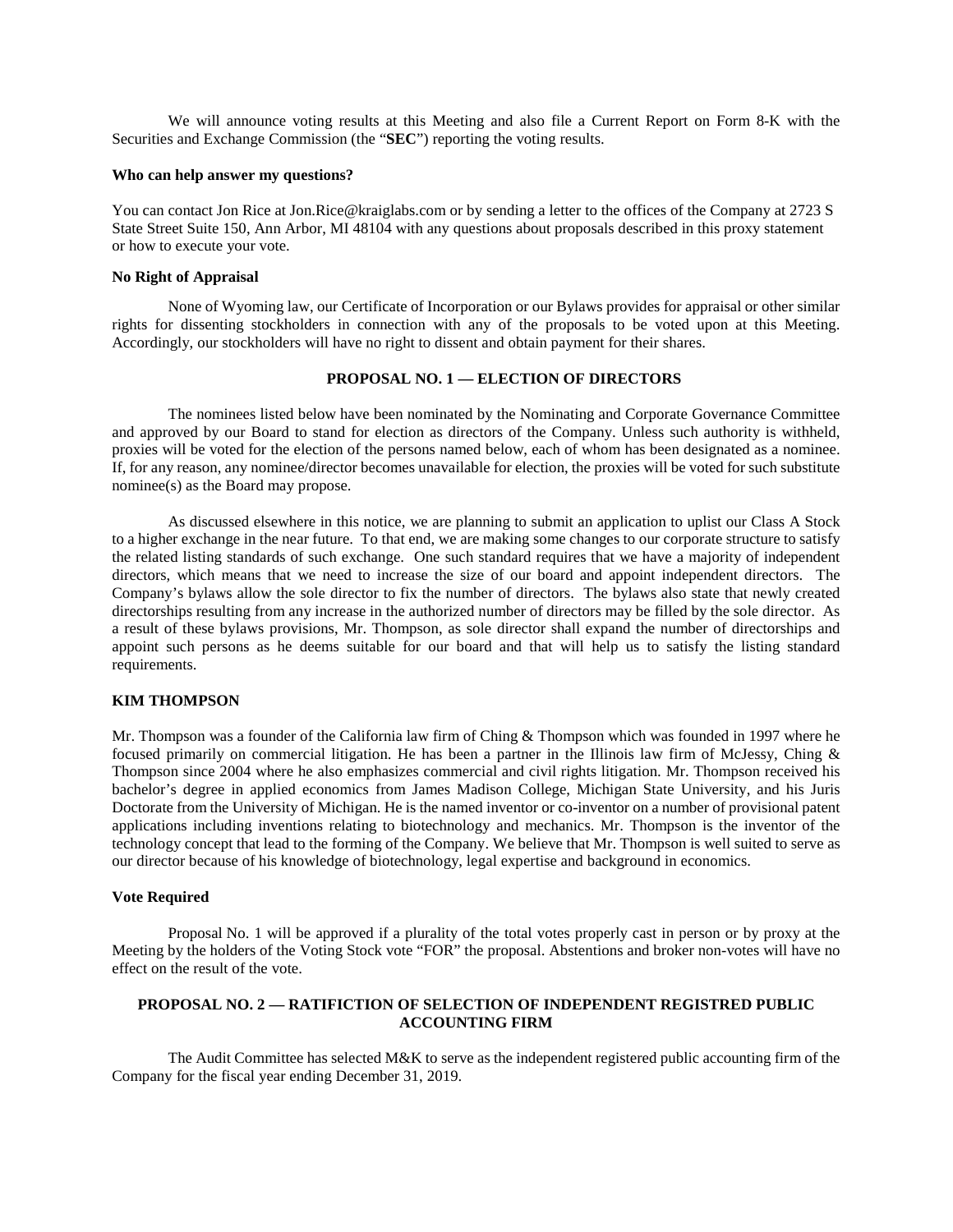We are asking our stockholders to ratify the selection of M&K as our independent registered public accounting firm. In the event our stockholders fail to ratify the appointment, the Board may reconsider this appointment.

We have been advised by M&K that neither the firm nor any of its associates had any relationship during the last fiscal year with our company other than the usual relationship that exists between independent registered public accountant firms and their clients. Representatives of M&K are not expected to attend the Meeting in person and therefore are not expected to be available to respond to any questions. As a result, representatives of M&K will not make a statement at the Meeting.

# **Vote Required**

Proposal No. 2 (the ratification of the appointment by the Audit Committee of M&K to serve as our independent registered public accounting firm for the fiscal year ending December 31, 2019) will be approved if a majority of the total votes properly cast in person or by proxy at the Meeting by the holders of the Voting Stock vote "FOR" the proposal. Abstentions and broker non-votes will have no effect on the result of the vote.

Unless marked to the contrary, the shares represented by the enclosed proxy card will be voted "FOR" ratification of the appointment of M&K as the independent registered public accountants of the Company.

## **PROPOSAL NO. 3 – THE REVERSE SPLIT**

Our Board of Directors has unanimously approved, and recommended that our stockholders approve, an amendment (the "Articles of Amendment") to our Articles of Incorporation, as amended, to effect a reverse stock split at a ratio of not less than one-for-ten and not more than one-for-forty (the "Reverse Stock Split"), with the final decision of whether to proceed with the Reverse Stock Split, the effective time of the Reverse Stock Split, and the exact ratio of the Reverse Stock Split to be determined by the Board of Directors, in its discretion. If the stockholders approve the Reverse Stock Split, and the Board of Directors decides to implement it, the Reverse Stock Split will become effective as of 12:01 a.m., Eastern Time on a date to be determined by the Board of Directors that will be specified in the Articles of Amendment. If the Board of Directors does not decide to implement the Reverse Stock Split within twelve months from the date of the Annual Meeting, the authority granted in this proposal to implement the reverse stock split will terminate and the Reverse Stock Split will not be implemented.

The Reverse Stock Split will be realized simultaneously for all outstanding Class A Stock. The Reverse Stock Split will affect all holders of Class A Stock uniformly and each stockholder will hold the same percentage of Class A Stock outstanding immediately following the Reverse Stock Split as that stockholder held immediately prior to the Reverse Stock Split, except for immaterial adjustments that may result from the treatment of fractional shares as described below. The Reverse Stock Split will not change the par value of our Class A Stock and will not reduce the number of authorized shares of Class A Stock.

### **Reasons for the Reverse Stock Split**

We are submitting this proposal to our stockholders for approval in preparation for a potential application to uplist our Class A Stock from the OTCQB Marketplace (the "OTCQB") to a national securities exchange, and to help attract institutional investors with minimum trading price requirements. We believe increasing the trading price of our Class A Stock will assist in our capital-raising efforts by making our Class A Stock more attractive to a broader range of investors. In addition, management believes that listing the Class A Stock on a national securities exchange will offer a variety of benefits to both the Company and its stockholders, including the removal of restrictions that currently prohibit many investors from investing in companies like ours that are traded on the OTCQB, and enhanced financial and governance requirements that could make our Class A Stock more attractive to a larger pool of investors. Accordingly, we believe that the Reverse Stock Split is in our stockholders' best interests.

In the event we do pursue a listing on a national securities exchange, we believe that the Reverse Stock Split is our best option to meet one of the criteria to obtain an initial listing. As an example, the Nasdaq Capital Market requires, among other criteria, an initial bid price of least \$4.00 per share and, following initial listing, maintenance of a continued price of at least \$1.00 per share. On June 24, 2019, the last reported sale price of our Class A Stock on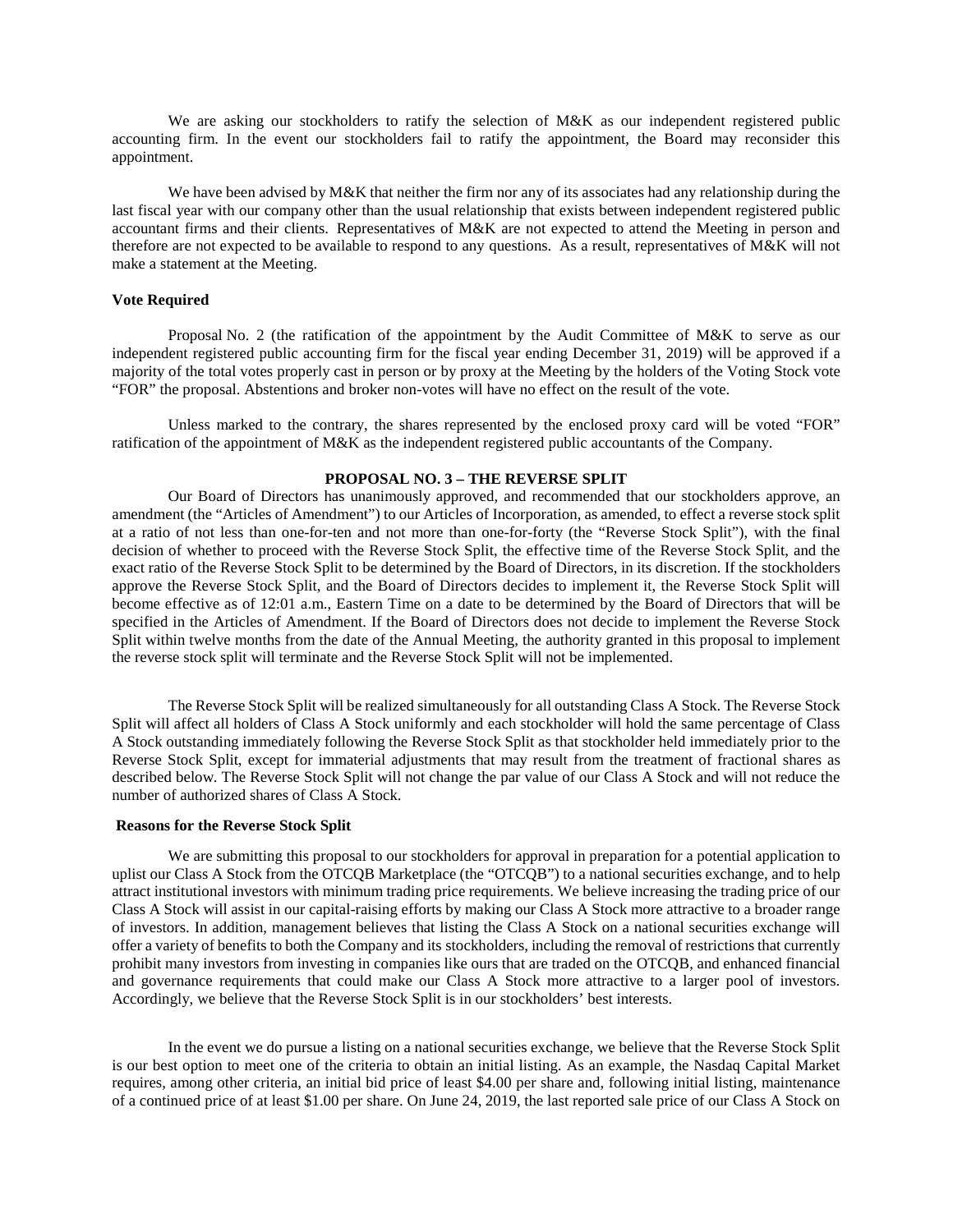the OTCQB was \$0.384 per share. A decrease in the number of outstanding shares of our Class A Stock resulting from the Reverse Stock Split should, absent other factors, assist in ensuring that our per share market price of our Class A Stock remains above the required price. However, we cannot provide any assurance (i) that we will pursue a listing on a national securities exchange, or (ii) even if we do, that our minimum bid price would remain over the minimum bid price requirement of such exchange following the Reverse Stock Split.

In addition, we believe that the low per share market price of our Class A Stock impairs its marketability to and acceptance by institutional investors and other members of the investing public and creates a negative impression of the Company. Theoretically, decreasing the number of shares of Class A Stock outstanding should not, by itself, affect the marketability of the shares, the type of investor who would be interested in acquiring them, or our reputation in the financial community. In practice, however, many investors, brokerage firms and market makers consider lowpriced stocks as unduly speculative in nature and, as a matter of policy, avoid investment and trading in such stocks. Moreover, the analysts at many brokerage firms do not monitor the trading activity or otherwise provide coverage of lower priced stocks. The presence of these factors may be adversely affecting, and may continue to adversely affect, not only the pricing of our Class A Stock but also its trading liquidity. In addition, these factors may affect our ability to raise additional capital through the sale of stock.

Further, we believe that a higher stock price could help us establish business development relationships with other companies. Theoretically, decreasing the number of shares of Class A Stock outstanding should not, by itself, affect our reputation in our business community. In practice, however, we believe that potential business development partners may be less confident in the prospects of a company with a low stock price, and are less likely to enter into business relationships with a company with a low stock price. If the Reverse Stock Split successfully increases the per share price of our Class A Stock, we believe this may increase our ability to attract business development partners.

We further believe that a higher stock price could help us attract and retain employees and other service providers. We believe that some potential employees and service providers are less likely to work for a company with a low stock price, regardless of the size of the company's market capitalization. If the Reverse Stock Split successfully increases the per share price of our Class A Stock, we believe this increase will enhance our ability to attract and retain employees and service providers.

We hope that the decrease in the number of shares of our outstanding Class A Stock as a consequence of the reverse stock split, and the anticipated increase in the price per share, will encourage greater interest in our Class A Stock by the financial community and the investing public, help us attract and retain employees and other service providers, help us raise additional capital through the sale of stock in the future if needed, and possibly promote greater liquidity for our stockholders with respect to those shares presently held by them. However, the possibility also exists that liquidity may be adversely affected by the reduced number of shares which would be outstanding if the Reverse Stock Split is effected, particularly if the price per share of our Class A Stock begins a declining trend after the Reverse Stock Split is effected.

The Board of Directors believes that stockholder adoption of a range of Reverse Stock Split ratios (as opposed to adoption of a single reverse stock split ratio or a set of fixed ratios) provides maximum flexibility to achieve the purposes of a reverse stock split and, therefore, is in the best interests of the Company. In determining a ratio following the receipt of stockholder adoption, the Board of Directors (or any authorized committee of the Board of Directors) may consider, among other things, factors such as:

- i. the historical trading price and trading volume of our Class A Stock;
- ii. the number of shares of our Class A Stock outstanding;
- iii. the then-prevailing trading price and trading volume of our Class A Stock and the anticipated impact of the Reverse Stock Split on the trading market for our Class A Stock;
- iv. the anticipated impact of a particular ratio on our ability to reduce administrative and transactional costs;
- v. the listing requirements of any applicable securities exchange; and
- vi. prevailing general market and economic conditions.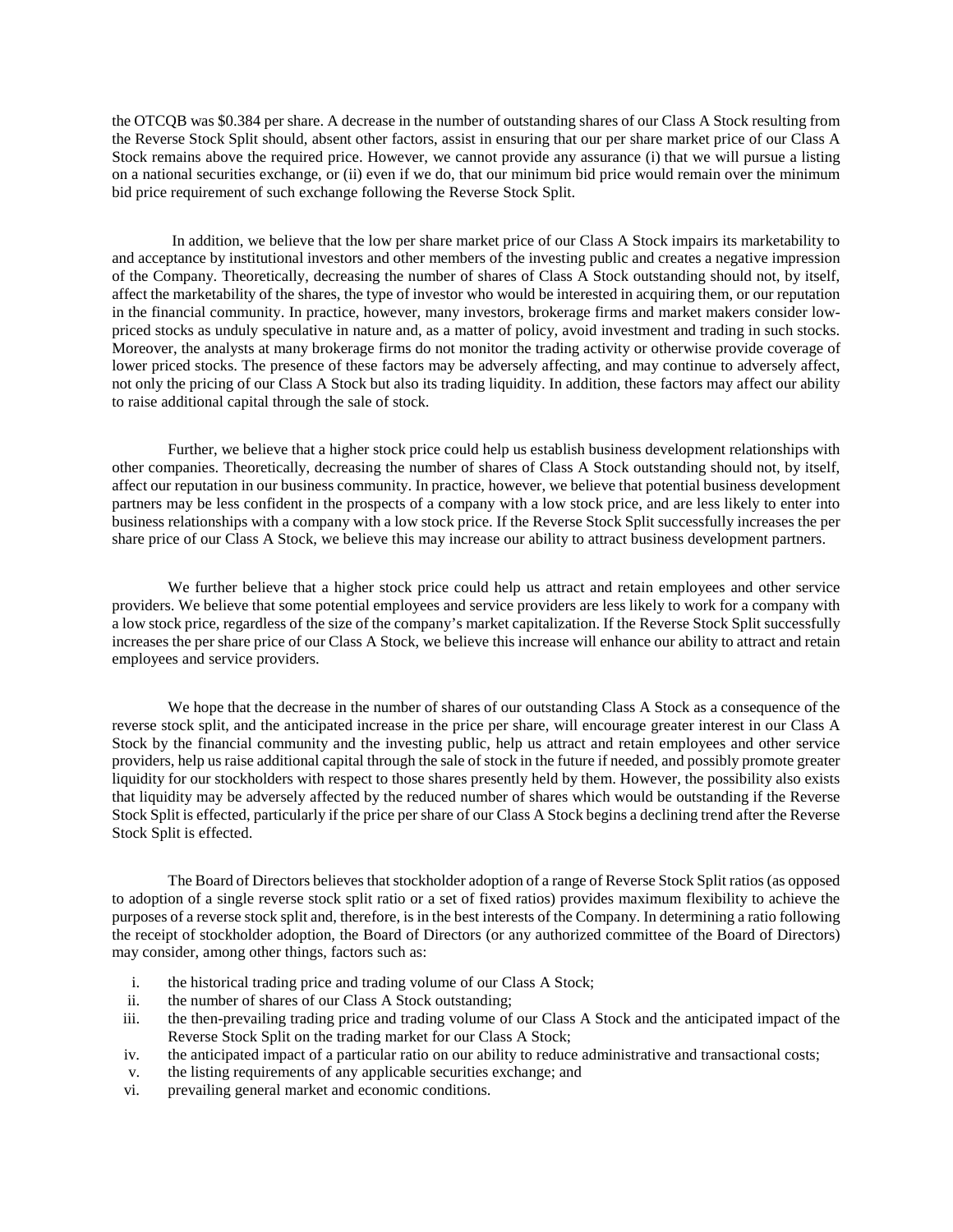The Board of Directors (or any authorized committee of the Board of Directors) reserves the right to elect to abandon the Reverse Stock Split, notwithstanding stockholder adoption thereof, if it determines, in its sole discretion, that the Reverse Stock Split is no longer in the best interests of the Company.

### **Reverse Stock Split Amendment to the Certificate of Incorporation**

If the Reverse Stock Split is approved by the stockholders and the Board of Directors elects to implement it, the following paragraph shall be added after the last sentence of Article III and IV of our Certificate of Incorporation, as amended:

"Upon the effectiveness of this Articles of Amendment to the Certificate of Incorporation of the Corporation, as amended, each [ ] shares of Class A Stock issued and outstanding at such time shall, automatically and without any further action on the part of the Corporation or the holder thereof, be combined (the "Reverse Stock Split") into one (1) validly issued, fully paid and non-assessable share of Class A Stock (referred to in this paragraph as the "New Class A Stock"). The Class A Stock shall continue to have no par value following the Reverse Stock Split. No fractional shares shall be issued, and, in lieu thereof, the Corporation shall round up any such fractional share to the nearest whole share. Each certificate that immediately prior to the Effective Time represented shares of Class A Stock (an "Old Certificate") shall thereafter represent that number of shares of Class A Stock into which the shares of Class A Stock represented by the Old Certificate shall have been combined, subject to the elimination of fractional share interests as described above. Each certificate that immediately prior to the Effective Time represented shares of Class A Stock (an "Old Certificate") shall thereafter represent that number of shares of Class A Stock into which the shares of Class A Stock represented by the Old Certificate shall have been combined, subject to the elimination of fractional share interests as described above. If more than one Old Certificates shall be surrendered at one time for the account of the same stockholder, the number of full shares of New Common Stock for which New Certificates shall be issued shall be computed on the basis of the aggregate number of shares represented by the Old Certificates so surrendered. In the event that the Company determines that a holder of Old Certificates has not tendered all his, her or its certificates for exchange, the Company shall carry forward any fractional shares until all certificates of that holder have been presented for exchange. The Old Certificates surrendered for exchange shall be properly endorsed and otherwise in proper form for transfer."

The Articles of Amendment attached hereto as Appendix A reflects the changes that will be implemented to our Certificate of Incorporation, as amended if the Reverse Stock Split is approved by the stockholders and the Board of Directors elects to implement it.

#### **Principal Effects of the Reverse Stock Split**

If the stockholders approve the proposal to authorize the Board of Directors to implement the Reverse Stock Split and the Board of Directors implements the Reverse Stock Split, we will amend the existing provision of Article III and IV of our Certificate of Incorporation, as amended in the manner set forth above.

As of the Record Date, the Company had: unlimited authorized shares of Class A Stock, of which 835,733,840 were issued and outstanding, unlimited shares of Class B common stock, of which none are issued and outstanding (Class B common stock do not have any voting rights) and unlimited authorized shares of preferred stock of which 2 shares have been designated as Series A Convertible Preferred Stock of which 2 shares were issued and outstanding. By approving this amendment, the number of issued and outstanding shares of Class A Stock, (as well as the number of shares of Class A Stock underlying any options, warrants, convertible debt or other derivative securities), will be reduced to a number that will be approximately equal to the number of shares of Class A Stock issued and outstanding, immediately prior to the effectiveness of the Reverse Split, divided by ten (10) or up to forty (40) as decided by the Board; the number of shares issuable upon conversion of the Series A Preferred Stock will not be impacted by the Reverse Split. The Articles of Amendment to be filed with the Secretary of State of the State of Wyoming will include only that number determined by the Board of Directors to be in the best interests of the Company and its stockholders. In accordance with these resolutions, the Board of Directors will not implement any amendment providing for a different split ratio.

As explained above, the Reverse Stock Split will be effected simultaneously for all issued and outstanding shares of Class A Stock and the exchange ratio will be the same for all issued and outstanding shares of Class A Stock. The Reverse Stock Split will affect all of our stockholders uniformly and will not affect any stockholder's percentage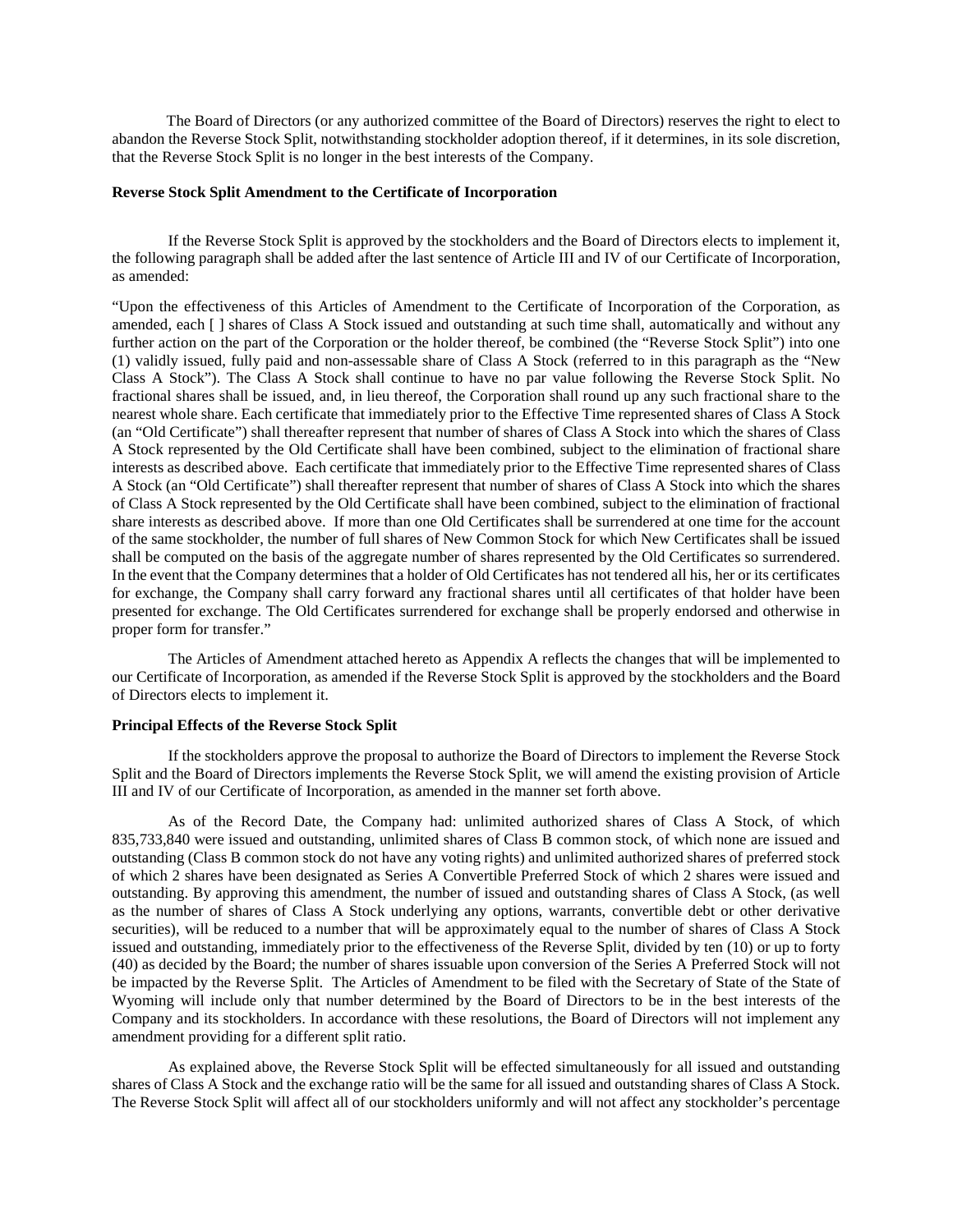ownership interests in the Company, subject to the provisions for elimination of fractional shares, as described in the section titled "Fractional Shares," below. Class A Stock issued pursuant to the Reverse Stock Split will remain fully paid and non-assessable. The Reverse Stock Split will not affect the Company's continuing obligations under the periodic reporting requirements of the [Securities Exchange Act of 1934,](http://apps.intelligize.com/SecuritiesDraftingAndCompliance?key=eyJ0eXBlIjoiU0RDX0RPQ1VNRU5UIiwiZGF0YSI6eyJjYXRlZ29yeU5hbWUiOiJTZWN1cml0aWVzIEV4Y2hhbmdlIEFjdCBvZiAxOTM0In19) as amended (the "Exchange Act") and with the exception of the number of shares issued and outstanding, the rights and preferences of the shares of Class A Stock prior and subsequent to the Reverse Split will remain the same. It is not anticipated that the Company's financial condition, the percentage ownership of management, the number of stockholders, or any aspect of the Company's business will materially change, as a result of the Reverse Split.

Following the Reverse Stock Split, our Class A Stock will continue to be quoted on The OTCQB Market, under the symbol "KBLB," although it would receive a new CUSIP number.

Based on our current Articles of Incorporation, we are permitted to authorize an unlimited number of Class A Stock and therefore the Reverse Stock Split will not have any impact on the number of authorized shares of Class A Stock that are not issued or outstanding.

The shares that are authorized but unissued after the Reverse Stock Split will be available for issuance, and, if we issue these shares, the ownership interest of holders of our Class A Stock may be diluted. We may issue such shares to raise capital and/or as consideration in acquiring other businesses or establishing strategic relationships with other companies. Such acquisitions or strategic relationships may be effected using shares of Class A Stock or other securities convertible into Class A Stock and/or by using capital that may need to be raised by selling such securities. We do not have any agreement, arrangement or understanding at this time with respect to any specific transaction or acquisition for which the newly unissued authorized shares would be issued.

Each share of Class A Stock entitles the holder thereof to one vote and each share of Series A Preferred Stock is entitled to 200,000,000 votes. While the Reverse Stock Split will not impact the number of authorized or outstanding shares of Series A Preferred Stock, nor the number of shares of Class A Stock issuable upon conversion of the Series A Preferred Stock, the voting power of the Series A Preferred Stock will significantly outweigh the total voting power of the Class A Stock outstanding after the Reverse Stock Split, which will enable the holders of the Series A Preferred Stock to effect certain actions even if the Class A Stock does not agree to same.

Assuming Reverse Split ratios of 1-for-10, 1-for-20, and 1-for-40, which reflect the low end, middle and high end of the range that our Board approved, the effect of the Reverse Split on our outstanding Class A Stock follows:

|                       | <b>Shares of Stock Outstanding</b> |                                                               |                                                               |                                                               |
|-----------------------|------------------------------------|---------------------------------------------------------------|---------------------------------------------------------------|---------------------------------------------------------------|
|                       | <b>Before Stock Split</b>          | <b>Post Reverse Stock</b><br><b>Split Ratio of</b><br>1 to 10 | <b>Post Reverse Stock</b><br><b>Split Ratio of</b><br>1 to 20 | <b>Post Reverse Stock</b><br><b>Split Ratio of</b><br>1 to 40 |
| Class A Stock         | 835,733,840                        | 83.573.384                                                    | 41,786,692                                                    | 20,893,346                                                    |
| Series A<br>_ _ _ _ _ | つ*                                 | $2*$                                                          | $2*$                                                          | $2*$                                                          |

Preferred Stock

\*The Series A Preferred Stock is convertible into an aggregate of 2 shares of Class A Stock. The Series A Preferred Stock is entitled to an aggregate of 400,000,000 votes.

# **Procedure for Effecting Reverse Stock Split and Exchange of Stock Certificates**

If the Reverse Stock Split is approved by the Company's stockholders, and if at such time the Board of Directors still believes that a Reverse Stock Split is in the best interests of the Company and its stockholders, the Board of Directors will determine the ratio of the Reverse Stock Split to be implemented. The Reverse Stock Split will become effective as of 12:01 a.m., Eastern Time on the date specified in the Articles of Amendment as filed with the office of the Secretary of State of the State of Wyoming (the "effective time"). The Board of Directors will determine the exact timing of the filing of the Articles of Amendment based on its evaluation as to when the filing would be the most advantageous to the Company and its stockholders. If the Board of Directors does not decide to implement the Reverse Stock Split within twelve months from the date of the Annual Meeting, the authority granted in this proposal to implement the Reverse Stock Split will terminate.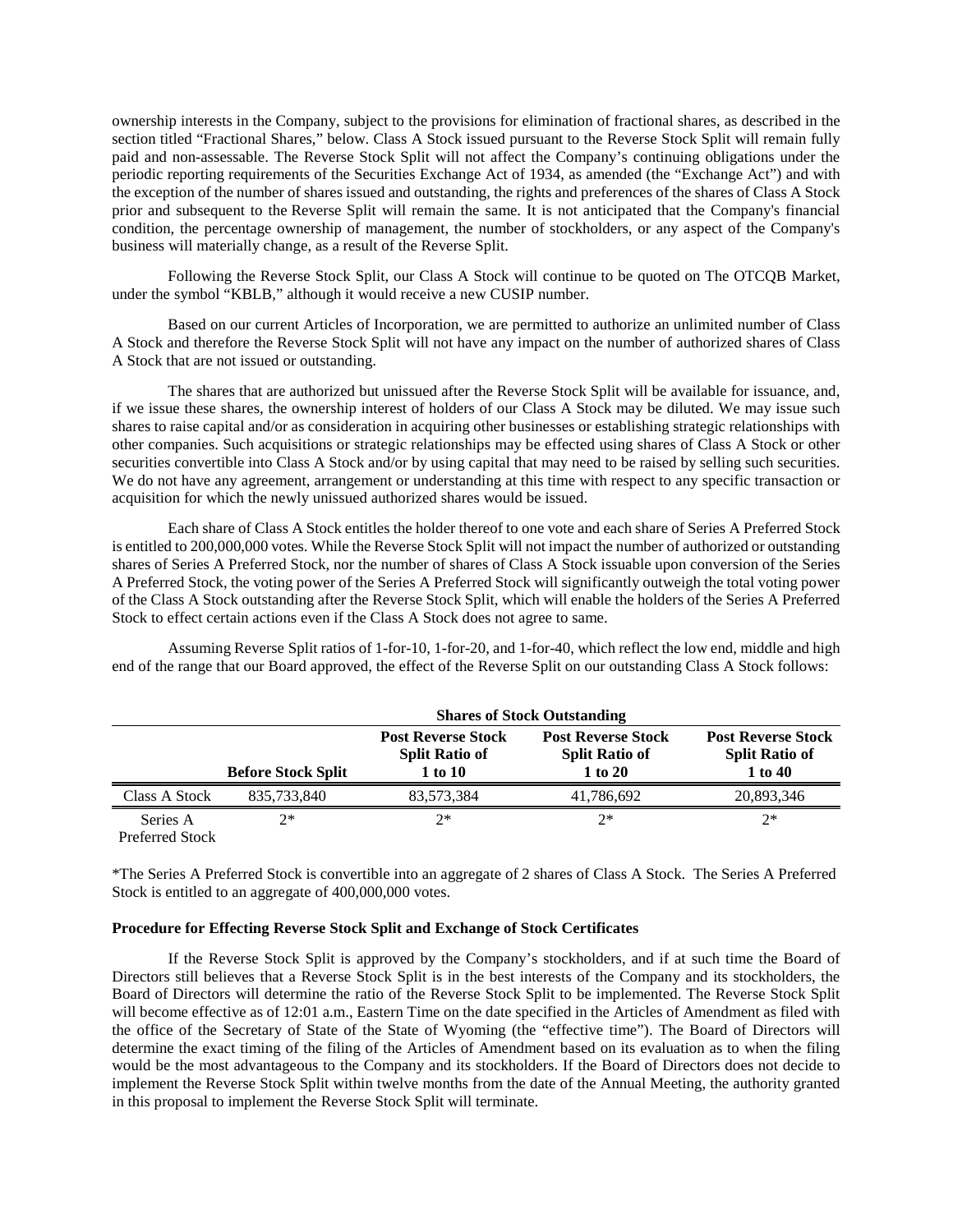Except as described below under the section titled "Fractional Shares," at the effective time, each whole number of issued and outstanding pre-reverse split shares that the Board of Directors has determined will be combined into one post-reverse split share, will, automatically and without any further action on the part of our stockholders, be combined into and become one share of Class A Stock, and each certificate which, immediately prior to the effective time represented pre-reverse stock split shares, will be deemed for all corporate purposes to evidence ownership of post-reverse split shares.

# **Fractional Shares**

No fractional shares will be issued in connection with the Reverse Stock Split. Stockholders of record at the effective time of the Reverse Stock Split who otherwise would be entitled to receive fractional shares because they hold a number of pre-split shares not evenly divisible by the number of pre-split shares for which each post-split share is to be exchanged, will, in lieu of a fractional share, upon surrender to the exchange agent of certificate(s) representing such pre-split shares, receive one full share.

#### **Risks Associated with the Reverse Stock Split**

We cannot predict whether the Reverse Stock Split will increase the market price for our Class A Stock. The history of similar stock split combinations for companies in like circumstances is varied, and the market price of our Class A Stock will also be based on our performance and other factors, some of which are unrelated to the number of shares outstanding. Further, there are a number of risks associated with the Reverse Stock Split, including:

- (a) A reverse stock split may leave certain stockholders with one or more "odd lots," which are stock holdings in amounts of less than 60 shares of our common stock. These odd lots may be more difficult to sell than shares of our common stock in even multiples of 60.
- (b) The authorized but unissued shares of our common stock could be issued by the Board of Directors without further stockholder approval, which could result in dilution to the current holders of our common stock.

## **Book-Entry Shares**

If the Reverse Stock Split is effected, stockholders who hold uncertificated shares (i.e., shares held in bookentry form and not represented by a physical stock certificate), either as direct or beneficial owners, will have their holdings electronically adjusted automatically by our transfer agent (and, for beneficial owners, by their brokers or banks that hold in "street name" for their benefit, as the case may be) to give effect to the Reverse Stock Split. Stockholders who hold uncertificated shares as direct owners will be sent a statement of holding from our transfer agent that indicates the number of post-reverse stock split shares of our Class A Stock owned in book-entry form.

### **Certificated Shares**

As soon as practicable after the effective time of the Reverse Stock Split, stockholders will be notified that the Reverse Stock Split has been effected. We expect that our transfer agent will act as exchange agent for purposes of implementing the exchange of stock certificates. Holders of pre-split shares will be asked to surrender to the exchange agent certificates representing pre-split shares in exchange for certificates representing post-split shares in accordance with the procedures to be set forth in a letter of transmittal to be sent by us or our exchange agent. No new certificates will be issued to a stockholder until such stockholder has surrendered such stockholder's outstanding certificate(s) together with the properly completed and executed letter of transmittal to the exchange agent. Any presplit shares submitted for transfer, whether pursuant to a sale or other disposition, or otherwise, will automatically be exchanged for post-split shares.

# STOCKHOLDERS SHOULD NOT DESTROY ANY STOCK CERTIFICATE(S) AND SHOULD NOT SUBMIT ANY CERTIFICATE(S) UNTIL REQUESTED TO DO SO.

# **Principal Effects of Reverse Stock Split on Outstanding Options, Warrants, and Option Plans**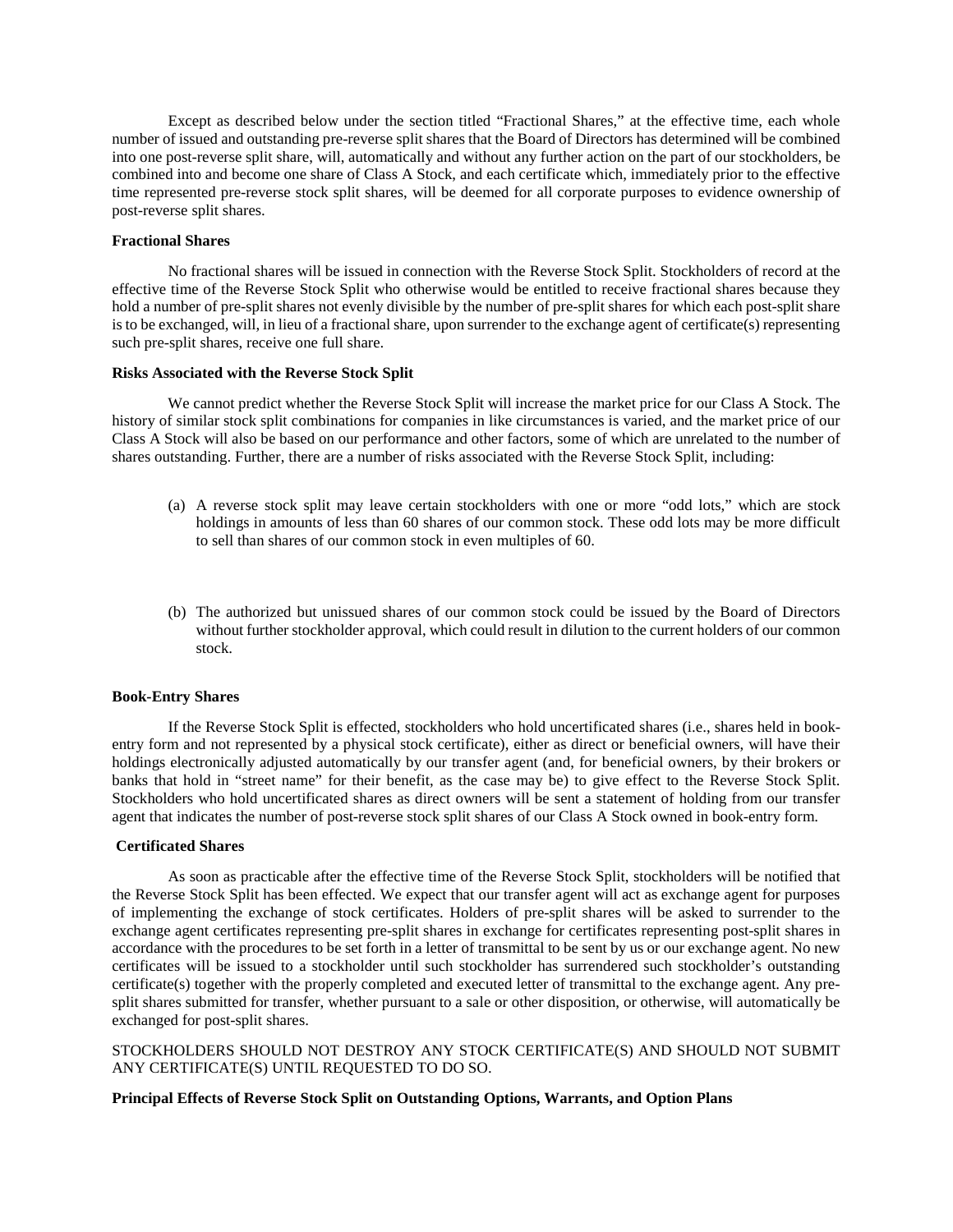As of the Record Date, there were outstanding stock options to purchase an aggregate of 58,595,918 shares of our Class A Stock with a weighted average exercise price of \$0.0302 per share. When the Reverse Stock Split becomes effective, the number of shares of Class A Stock covered by such options will be reduced to between and including ten and forty of the number currently covered, and the exercise price per share will be increased by between and including ten and forty times the current exercise price, resulting in the same aggregate price being required to be paid therefor upon exercise thereof as was required immediately preceding the Reverse Stock Split.

In addition, the number of shares of Class A Stock and number of shares of Class A Stock subject to stock options or similar rights authorized under the Company's stock option plans will be proportionately adjusted by the Board of Directors and the Compensation Committee for the reverse stock split ratio, such that fewer shares will be subject to such plans. Further, the Board of Directors will proportionately adjust the per share exercise price under such plans to reflect the Reverse Stock Split.

# **Accounting Matters**

The Reverse Stock Split will not affect the Class A Stock capital account on our balance sheet. However, because the par value of our Class A Stock will remain unchanged at the effective time of the split, the components that make up the Class A Stock capital account will change by offsetting amounts. Depending on the size of the Reverse Stock Split the Board of Directors decides to implement, the stated capital component will be reduced proportionately based upon the Reverse Stock Split and the additional paid-in capital component will be increased with the amount by which the stated capital is reduced. Immediately after the Reverse Stock Split, the per share net income or loss and net book value of our Class A Stock will be increased because there will be fewer shares of Class A Stock outstanding. All historic share and per share amounts in our financial statements and related footnotes will be adjusted accordingly for the Reverse Stock Split.

### **Effect on Par Value**

The proposed amendment to our Certificate of Incorporation will not affect the par value of our Class A Stock, which will remain at nil.

# **No Going Private Transaction**

Notwithstanding the decrease in the number of outstanding shares following the proposed Reverse Stock Split, our Board of Directors does not intend for this transaction to be the first step in a "going private transaction" within the meaning of Rule [13e-3](http://apps.intelligize.com/SecuritiesDraftingAndCompliance?key=eyJ0eXBlIjoiU0RDX0RPQ1VNRU5UIiwiZGF0YSI6eyJjYXRlZ29yeU5hbWUiOiJSZWc6RXhjaGFuZ2UgQWN0LFNlYzoxM2UtMyIsInNlY3Rpb25OYW1lIjoiMTNlLTMifX0=) of the [Exchange Act.](http://apps.intelligize.com/SecuritiesDraftingAndCompliance?key=eyJ0eXBlIjoiU0RDX0RPQ1VNRU5UIiwiZGF0YSI6eyJjYXRlZ29yeU5hbWUiOiJSZWc6RXhjaGFuZ2UgQWN0LFNlYzoxM2UtMyJ9fQ==)

### **Material United States Federal Income Tax Consequences of the Reverse Stock Split**

*Each stockholder should consult its tax advisor as to the particular facts and circumstances which may be unique to such stockholder and also as to any estate, gift, state, local or foreign tax considerations arising out of the Reverse Stock Split.*

### **Interests of Directors and Executive Officers**

Our directors and executive officers have no substantial interests, directly or indirectly, in the matters set forth in this proposal except to the extent of their ownership of shares of our Class A Stock and Mr. Thompson's ownership of Series A Preferred Stock.

# **Reservation of Right to Abandon Reverse Stock Split**

We reserve the right to not file the Articles of Amendment and to abandon any reverse stock split without further action by our stockholders at any time before the effectiveness of the filing with the Secretary of the State of Wyoming of the Articles of Amendment, even if the authority to effect these amendments is approved by our stockholders at the annual meeting. By voting in favor of a Reverse Stock Split, you are expressly also authorizing the Board of Directors to delay, not proceed with, and abandon, these proposed amendments if it should so decide, in its sole discretion, that such action is in the best interests of our stockholders.

### **Vote Required**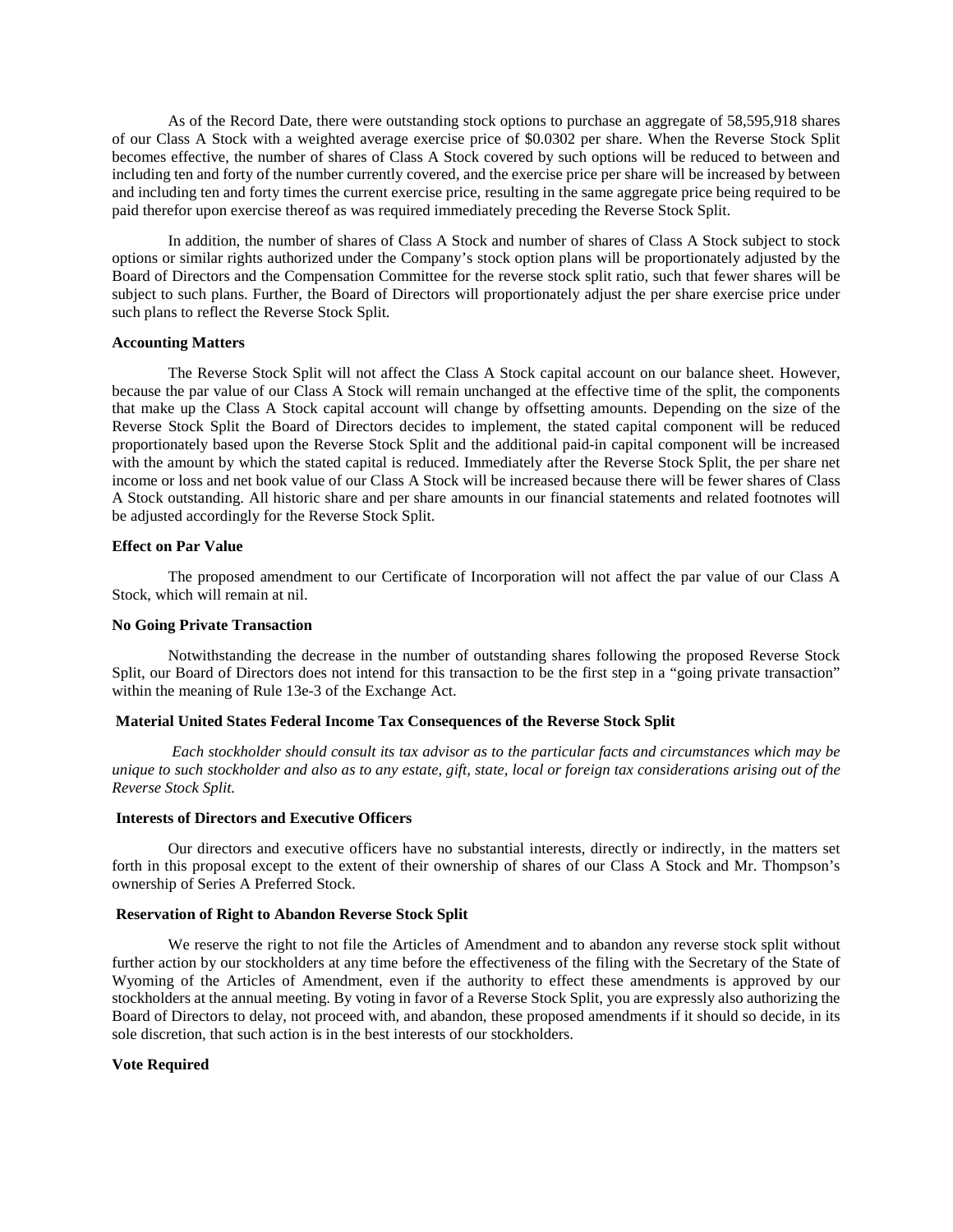Proposal No. 3 (the ratification of the Reverse Split) will be approved if a majority of the total votes properly cast in person or by proxy at the Meeting by the holders of the Voting Stock vote "FOR" the proposal. Abstentions and broker non-votes will have no effect on the result of the vote.

Unless marked to the contrary, the shares represented by the enclosed proxy card will be voted "FOR" ratification of the Reverse Split.

# **PROPOSAL 4 - ADVISORY, NON-BINDING VOTE TO UPLIST THE COMPANY'S CLASS A STOCK, FROM THE OTCQB TO A NATIONAL SECURITIES EXCHANGE**

We refer to the disclosure contained above in Proposal 3 regarding the reasons for and benefits of uplisting to a National Securities Exchange. While we are not required to seek shareholder approval to uplist our Class A Stock, we believe it is prudent to do so and therefore request that you approve, by a non-binding, advisory vote, the uplisting of our Class A Stock should the Board decide it is in the Company and shareholders' best interest to do so.

### **Vote Required**

Proposal No. 4 (uplist to a National Securities Exchange) will be approved, by non-binding, advisory vote, if a majority of the total votes properly cast in person or by proxy at the Meeting by the holders of the Voting Stock vote "FOR" the proposal. Because the vote is advisory in nature only, it will not be binding on the Company. Accordingly, we may proceed to uplist the Class A Stock regardless of the outcome of the advisory vote.

Abstentions and broker non-votes will have no effect on the result of the vote.

Unless marked to the contrary, the shares represented by the enclosed proxy card will be voted "FOR" ratification and approval of uplisting the Company's Class A Stock to a national securities exchange.

### **OTHER MATTERS**

Our Board knows of no other matter to be presented at the Meeting. If any additional matter should properly come before the Meeting, it is the intention of the persons named in the enclosed proxy to vote such proxy in accordance with their judgment on any such matters.

# **OTHER INFORMATION**

#### **Annual Report**

The Company's Annual Report for the year ended December 31, 2018 is available on the SEC's website at www.sec.gov. The Annual Report contains our audited financial statements for the fiscal year ended December 31, 2018. The Annual Report, however, is not to be regarded as part of the proxy soliciting material.